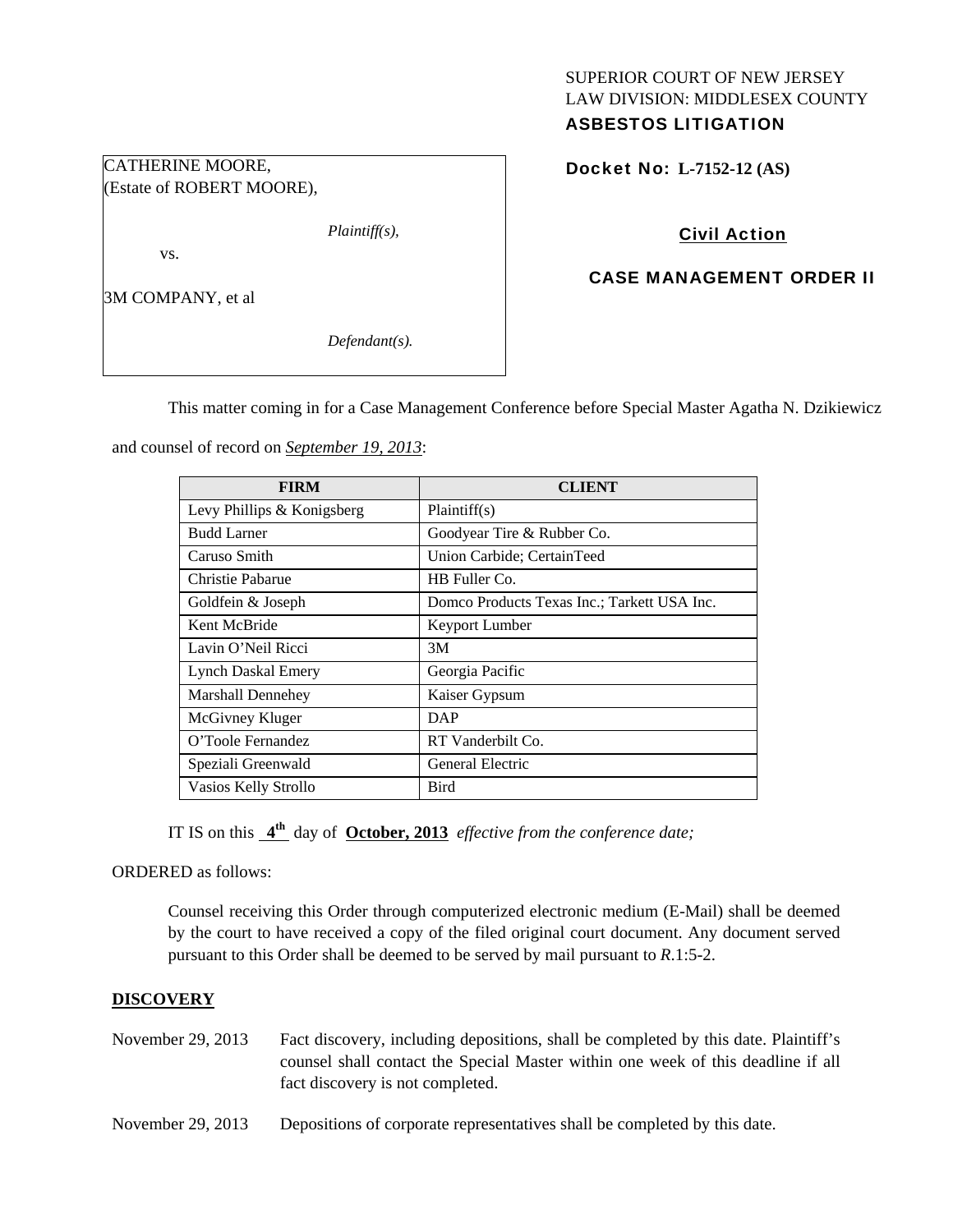## **EARLY SETTLEMENT**

December 6, 2013 Settlement demands shall be served on all counsel and the Special Master by this date.

## **SUMMARY JUDGMENT MOTION PRACTICE**

| January 3, 2014  | Summary judgment motions limited to product identification issues shall be filed<br>no later than this date. |
|------------------|--------------------------------------------------------------------------------------------------------------|
| January 31, 2104 | Last return date for product identification summary judgment motions.                                        |

# **MEDICAL DEFENSE**

| November 29, 2013 | Plaintiff shall serve additional medical expert reports by this date. |  |
|-------------------|-----------------------------------------------------------------------|--|
|                   |                                                                       |  |

February 28, 2014 Defendants shall identify its medical experts and serve medical expert reports, if any, by this date.

## **LIABILITY EXPERT REPORTS**

- February 28, 2014 Plaintiff shall identify its liability experts and serve liability expert reports or a certified expert statement by this date or waive any opportunity to rely on liability expert testimony.
- March 28, 2014 Defendants shall identify its liability experts and serve liability expert reports, if any, by this date or waive any opportunity to rely on liability expert testimony.

## **ECONOMIST EXPERT REPORTS**

- February 28, 2014 Plaintiff shall identify its expert economists and serve expert economist report(s), if any, by this date or waive any opportunity to rely on economic expert testimony.
- March 28, 2014 Defendants shall identify its expert economists and serve expert economist report(s), if any, by this date or waive any opportunity to rely on economic expert testimony.

## **EXPERT DEPOSITIONS**

April 18, 2014 Expert depositions shall be completed by this date. To the extent that plaintiff and defendant generic experts have been deposed before, the parties seeking that deposition in this case must file an application before the Special Master and demonstrate the necessity for that deposition. To the extent possible, documents requested in a deposition notice directed to an expert shall be produced three days in advance of the expert deposition. The expert shall not be required to produce documents that are readily accessible in the public domain.

## **PRE-TRIAL AND TRIAL**

November 13, 2013 The settlement conference previously scheduled on this date is **CANCELLED**.

\_\_\_\_\_\_\_\_\_\_\_\_\_\_\_\_\_\_\_\_\_\_\_\_\_\_\_\_\_\_\_\_\_\_\_\_\_\_\_\_\_\_\_\_\_\_\_\_\_\_\_\_\_\_\_\_\_\_\_\_\_\_\_\_\_\_\_\_\_\_\_\_\_\_\_\_\_\_\_\_\_\_\_\_\_\_\_\_\_\_\_\_\_\_\_\_\_\_\_\_\_\_\_\_\_\_\_\_\_\_